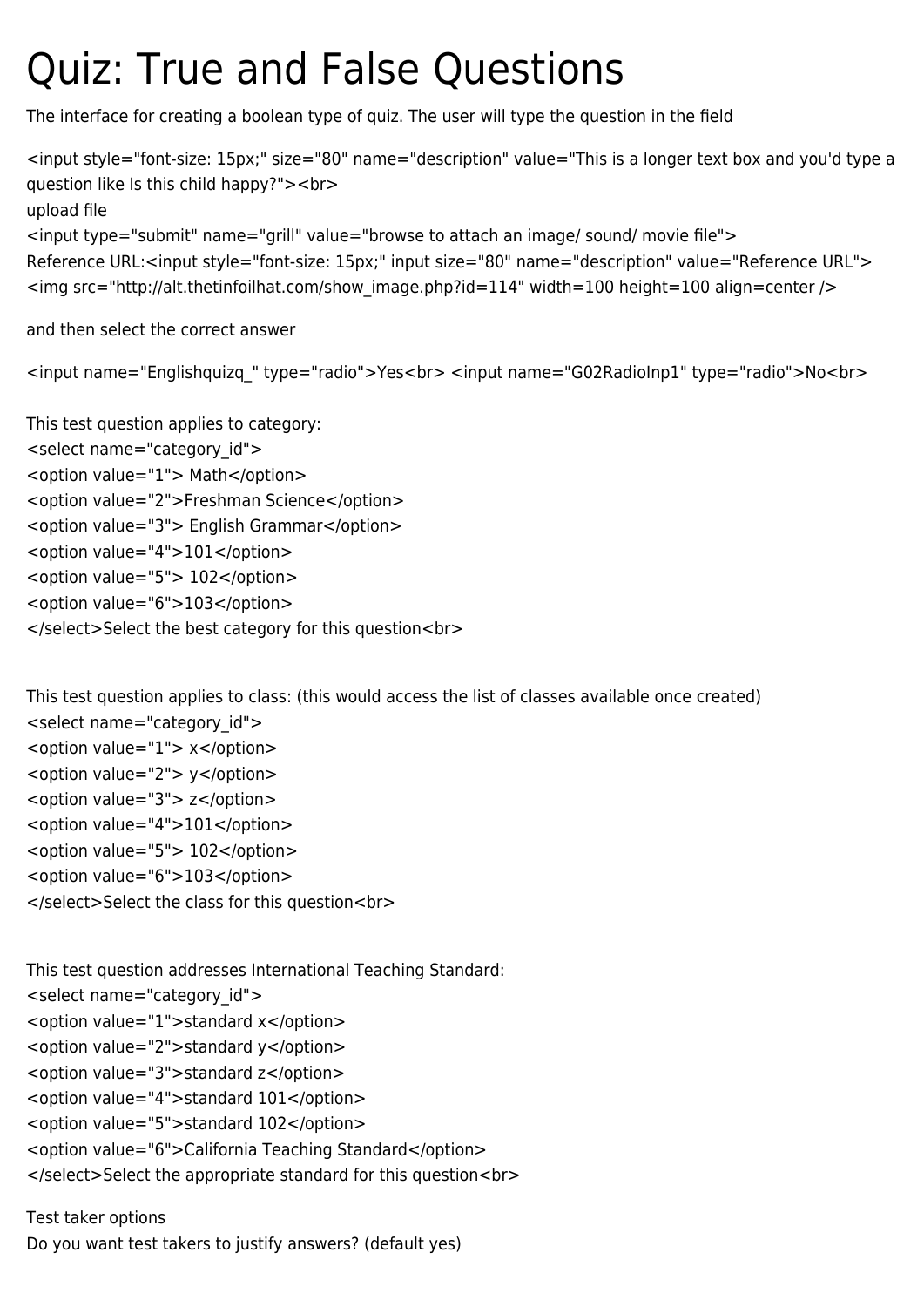<input name="Englishquizq\_" type="radio">Yes<br><input name="G02RadioInp1" type="radio">No<br>

Do you want test takers to rate question difficulty? (default yes) <input name="Englishquizq\_" type="radio">Yes<br><input name="G02RadioInp1" type="radio">No<br>

Can students proceed without rating question? (default no) <input name="Englishquizq\_" type="radio">Yes<br><input name="G02RadioInp1" type="radio">No<br>

```
Can students proceed without justifying answer? (default no)
<input name="Englishquizq_" type="radio">Yes<br><input name="G02RadioInp1" type="radio">No<br>
```
These preferences above should be saved into a test creator profile so that there can be typed tests or quizzes as test takers advance through knowledge and mastery layers.

The idea is that the test taker shouldn't be so passive in their reviewing of the test. The output of their results as well as their justification and ratings of the question will help better assess their knowledge levels. I need to work up a screen showing the output after the test taker is done.

```
<input type="submit" name="grill" value="when you are done click here, preview">
```
-----

Whereupon the test creator will be able to preview their new question and the edit screen for the question! --------

## user view:

**User Name** you have X number of questions left.

```
<input style="font-size: 15px;" input size="80" name="description" value="Is this child happy?">
<img src="http://alt.thetinfoilhat.com/show_image.php?id=114" width=100 height=100 align=center />
```
Please select the correct answer

```
<input name="Englishquizq_" type="radio">Yes<br> <input name="G02RadioInp1" type="radio">No<br>
Justify your answer
<input style="font-size: 15px;" input size="80" name="description" value="Type your justification here.">
Rate the difficulty of this question:
```

```
<table class="wikitable"><tbody><tr><td class="wikicell"><input name="Englishquizq_"
type="radio">Easy<br></td><td class="wikicell" colspan="3"><input name="Englishquizq "
type="radio"><input name="Englishquizq_" type="radio"><input name="Englishquizq_" type="radio"><input
name="Englishquizq_" type="radio">hard<br></td></td></tr></tbody></table><br>
```
<input type="submit" name="grill" value="next question">

## Edit View

-------